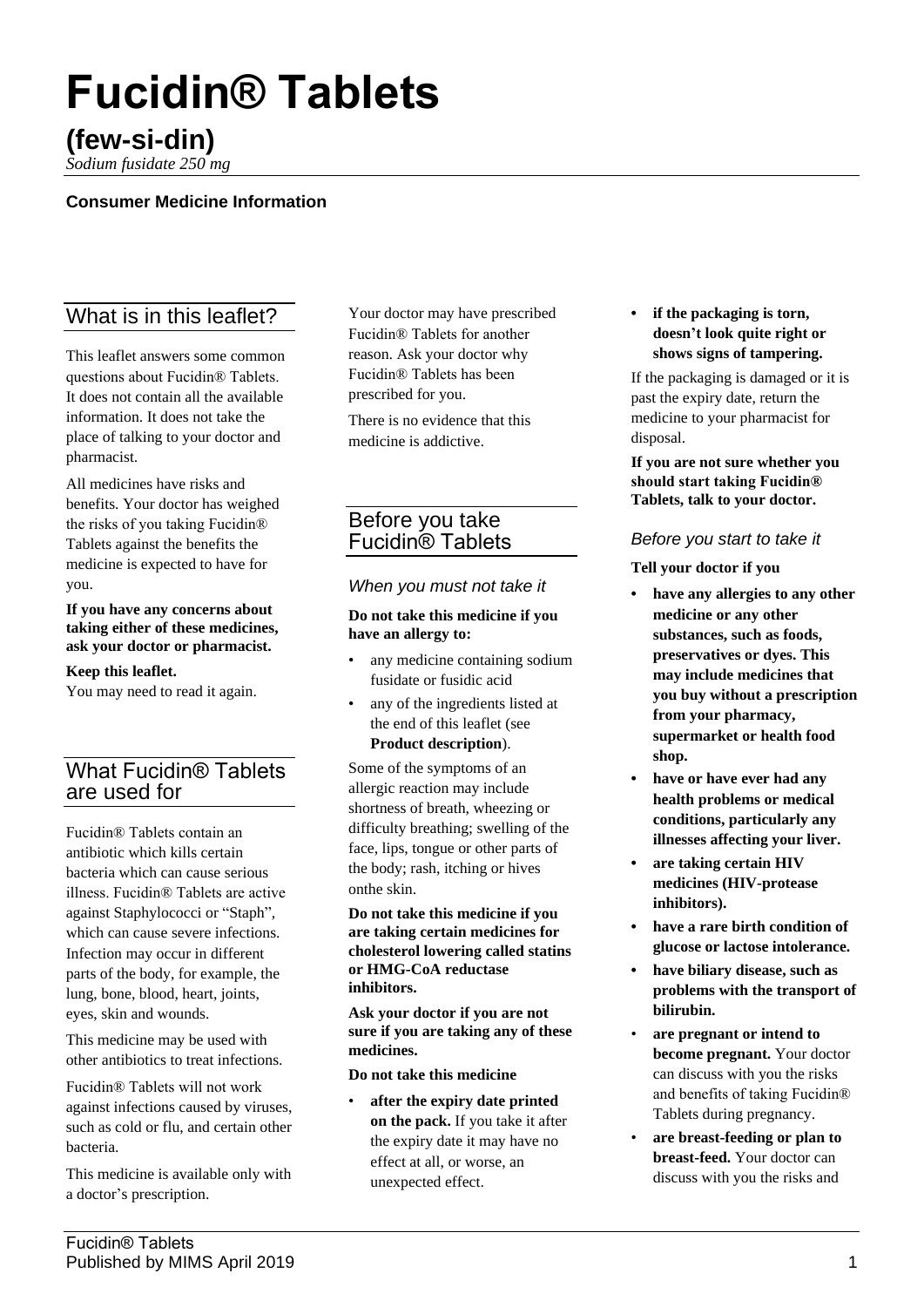benefits of taking Fucidin® Tablets when breast-feeding.

**If you have not told your doctor about any of the above, tell him/her before you start taking this medicine.**

# *Taking other medicines*

**Tell your doctor or pharmacist if you are taking any other medicines, including any that you buy without a prescription from your pharmacy, supermarket or health food shop.**

Some medicines may interfere with Fucidin® Tablets.

Some medicines may be affected by Fucidin® Tablets or may affect how well Fucidin® Tablets work. You may need different amounts of your other medicines, or you may need to take different medicines.

Your doctor and pharmacist have more information on medicines to be careful with or avoid while taking Fucidin® Tablets.

# How to take Fucidin® **Tablets**

#### **Follow all directions given to you by your doctor or pharmacist carefully.**

They may differ from the information contained in this leaflet.

#### **If you do not understand the instructions on the pack, ask your doctor or pharmacist for help.**

#### *How much to take*

The usual dose of Fucidin® Tablets for skin conditions is 1 tablet (250 mg) twice daily.

For other infections, the adult dose is usually 2 tablets (500 mg) three times daily.

The dose for children between 5 and 12 years of age is 1 tablet (250 mg) three times daily.

In certain very serious infections it may be necessary to take other

antibiotics in addition to Fucidin® **Tablets** 

#### *How to take it*

**Swallow the tablets whole with a full glass of water.**

### *When to take it*

Fucidin® Tablets should be taken without food.

# *How long to take it*

It is usually necessary to take a course of Fucidin® Tablets for between 5 and 10 days.Continue taking Fucidin® Tablets until you finish the pack unless your doctor recommends otherwise.

#### **Do not stop taking Fucidin® Tablets because you are feeling better.**

If you do not complete the full course prescribed by your doctor, all of the bacteria causing your infection may not be killed. These bacteria may continue to grow and multiply so that your infection may not clear completely or it may return.

# *If you forget to take it*

If it is almost time for your next dose, skip the dose you missed and take your next dose when you are meant to. Otherwise, take it as soon as you remember, and then go back to taking Fucidin® Tablets as you would normally. If you are not sure whether to skip the dose, talk to your doctor or pharmacist.

#### **Do not take a double dose to make up for the dose that you missed.**

This may increase the chance of you getting an unwanted side effect.

If you have trouble remembering to take Fucidin® Tablets, ask your doctor or pharmacist for some hints.

#### *If you take too much (overdose)*

**Immediately telephone your doctor or the Poisons Information** **Centre (telephone 13 11 26 in Australia) for advice, or go to Accident and Emergency at the nearest hospital, if you think that you or anyone else may have taken too much of these medicines. Do this even if there are no signs of discomfort or poisoning.**

You may need urgent medical attention.

If you take too much Fucidin® Tablets you may get stomach pain, heartburn or diarrhoea.

# While you are taking Fucidin® Tablets

# *Things you must do*

#### **Tell your doctor immediately**

- **• if the symptoms of your infection do not begin to improve within a few days, or if they become worse.**
- **if you get severe diarrhoea whilst taking Fucidin® Tablets.** Do this even if the diarrhoea occurs several weeks after Fucidin® Tablets has been stopped.
- **• if your urine becomes very dark, your bowel motions become very pale or your eyes or skin look yellow.**
- **• if you become pregnant while you are taking Fucidin® Tablets.**
- **• if you are about to start taking any new medicine while you are taking Fucidin® Tablets.**

**Tell any other doctors, dentists and pharmacists who treat you that you are taking Fucidin® Tablets.**

#### *Things you must not do*

**Do not give Fucidin® Tablets to anyone else, even if they have the same condition as you.**

**Do not take Fucidin® Tablets to treat any other complaints unless your doctor tells you to.**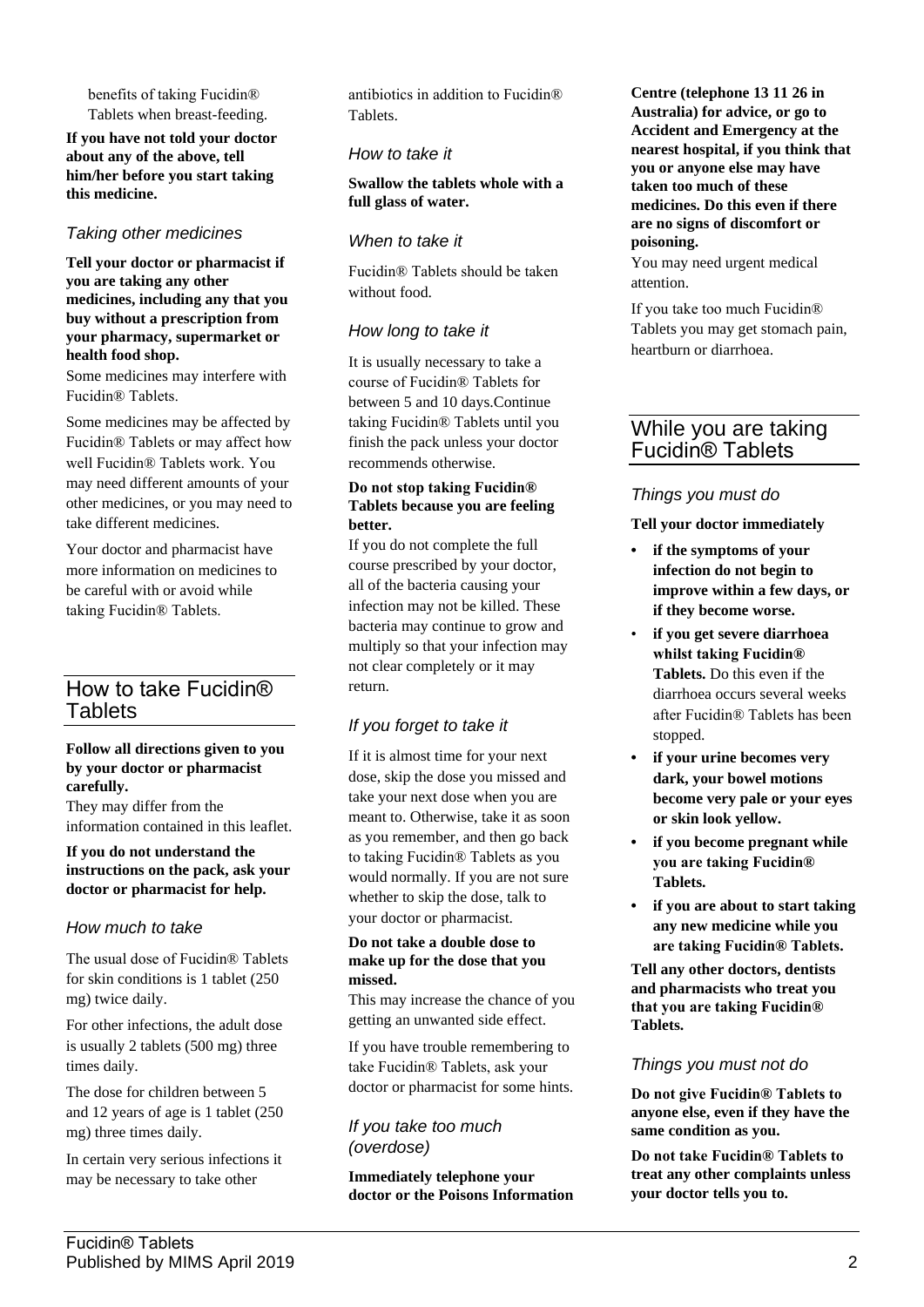# *Things to be careful of*

#### **Be careful driving or operating machinery until you know how Fucidin® Tablets affects you.**

Fucidin® Tablets generally do not cause any problems with your ability to drive a car or operate machinery. However, as with many other medicines, Fucidin® Tablets may cause drowsiness or tiredness in some people. If you have any of these symptoms, do not drive or operate machinery.

# Side effects

Like all medicines, Fucidin® Tablets can cause some side effects. If they occur, most are likely to be minor and temporary. However, some may be serious and need medical attention.

Some side effects may not appear until weeks or months after you have started taking Fucidin® Tablets.

**Tell your doctor or pharmacist if you have any unpleasant effects while you are taking Fucidin® Tablets even if you do not think the effect is connected with the medicine or is not listed in this leaflet.**

Ask your doctor or pharmacist to answer any questions you may have.

#### **Do not be alarmed by the following lists of side effects. You may not experience any of them.**

Antibiotics act by killing bacteria. Your bowel contains bacteria, many of which perform a useful function. When taken by mouth, antibiotics kill some of the normal bacteria in the bowel and can cause nausea, vomiting or diarrhoea. Severe diarrhoea is rare and must be reported to your doctor.

The most common side effects which can sometimes occur after taking Fucidin® Tablets are:

• nausea

- *indigestion*
- diarrhoea
- stomach or abdominal pains
- wind
- tiredness
- headaches
- skin rash (note that a skin rash) may also be a sign of a very serious side effect . Further information and instructions are provided below).

Fucidin® Tablets can occasionally cause liver upsets which can produce jaundice (yellow skin).This condition will almost always get better after you finish taking Fucidin® Tablets.

#### **Tell your doctor if you notice any of the following:**

- **• very dark urine**
- **• very pale bowel motions**
- **• yellowing of the whites of your eyes**
- **• yellow skin.**

**If any of the following happen, stop taking Fucidin® Tablets and tell your doctor immediately, or go to Accident and Emergency at your nearest hospital:**

- temporary paralysis or weakness of muscles
- muscle swelling or pain
- itching with swelling or skin rash
- swelling of the face, lips, mouth or throat, difficulty in swallowing or breathing
- skin rash, redness, or a widespread rash with blisters
- peeling skin particularly around the mouth, throat, nose, eyes and/or genitals
- flu-like symptoms (fever, headache, body ache) that are followed by a rash
- stinging eyes
- discomfort when swallowing.

These are very serious side effects. You may need urgent medical attention or hospitalisation.

#### **Tell your doctor or pharmacist if you notice anything that is making you feel unwell.**

Other side effects not listed above may also occur in some people.

# After using Fucidin® Tablets

Tell your doctor or pharmacist if you have any side effects even if you have stopped taking Fucidin® Tablets.

If you have any queries about any aspect of your medicine, or any questions regarding the information in this leaflet, discuss them with your doctor or pharmacist.

# *Storage*

**Keep Fucidin® Tablets in the blister pack until it is time to take them. Keep your tablets in a cool dry place where the temperature stays below 30°C.**

**Do not store Fucidin® Tablets, or any other medicine in the bathroom or near a sink. Do not leave them on a window sill or in the car.**

Heat and dampness can destroy some medicines.

#### **Keep Fucidin® Tablets where children cannot reach them.**

A locked cupboard at least one-anda-half metres above the ground is a good place to store medicines.

Do not use Fucidin® Tablets after the expiry date on the package.

# *Disposal*

**If your doctor tells you to stop taking Fucidin® Tablets or the expiry date has passed, ask your pharmacist what to do with any Fucidin® Tablets that are left over.**